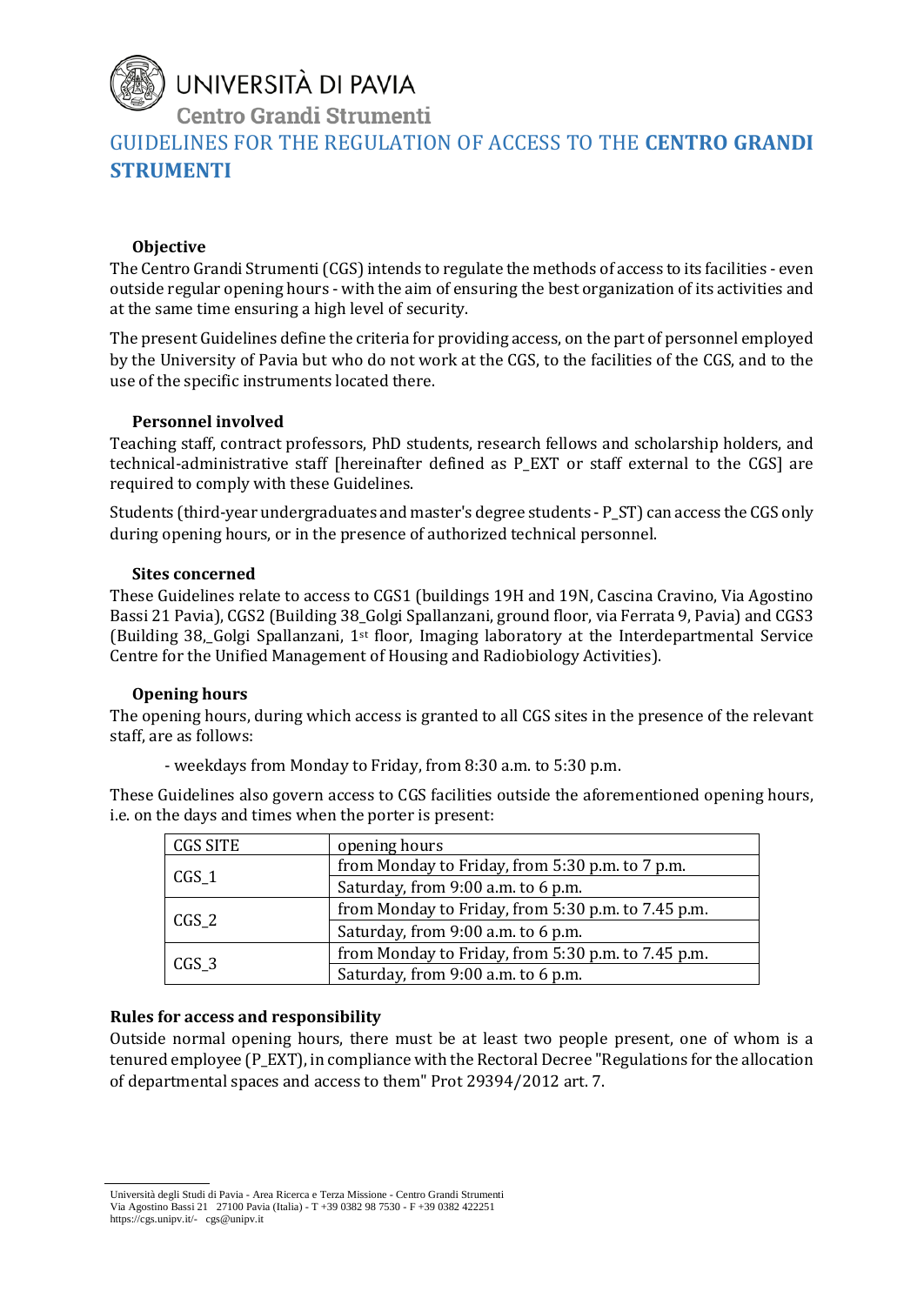

# UNIVERSITÀ DI PAVIA

**Centro Grandi Strumenti** 

Pursuant to Legislative Decree 81/08, it is specified that:

- a) the Individual Risk Sheet (SdRi) of the Worker applying for access must include **an assessment of the specific risks associated with the activity that is to be carried out at the CGS sites.**
- b) the Worker applying for access must have valid **safety training certificates**, in relation to the risks indicated in the SdRi.
- c) the specific training relating to the risks associated with the activities to be carried out at the CGS laboratories is certified by means of the receipt and acknowledgment of the specific procedure form (**module\_2 / n °**)
- d) the **Supervisor** and the Manager of the Worker who is applying for access are named in the SdRi.

University personnel who do not work specifically at the Centro Grandi Strumenti [P\_EXT] can use the instruments on condition that they assume all responsibility in the case of damages.

CGS staff will carry out appropriate checks on the state of the equipment, and reserve the right to request compensation for any damages from the department where the P\_EXT who caused the damage is employed.

#### **Access methods - AUTHORIZATION PROCEDURE**

The staff of the CGS [P\_INT] is authorized autonomous access to the CGS and its instruments. Access can take place both during normal working hours and, with the written authorization from the Management of the Centre, outside normal opening hours.

#### **For all other users (P\_EXT, as defined in art. 2) -**

Only those who have submitted the "Request for activities to be carried out outside opening hours" (module\_1: attachment 1), completed and signed in all of its parts, may request access to the CGS outside opening hours.

Together with module\_1, all of the documentation specified on the module itself must be delivered to the Director of the Centre.

The CGS Manager, having verified the completeness of the required documentation, will authorize the applicant to have access outside opening hours, by countersigning module\_1.

The affixing of the signature of the CGS Manager has the value of authorization.

The applicant will be given a specific procedure (form  $2 / n$ <sup>o</sup>), indicating what activities can be carried out outside opening hours.

The CGS Manager will issue directions to activate the applicant's badge for the opening of entrances equipped with an electric lock connected to a magnetic badge reader; for those gates and doors NOT equipped with magnetic badge readers, the porters will be responsible for opening them or disarming the anti-intrusion alarm, if installed.

The badges will be activated for access after opening hours for *a period of 1 year, with the possibility of renewal.*

Università degli Studi di Pavia - Area Ricerca e Terza Missione - Centro Grandi Strumenti Via Agostino Bassi 21 27100 Pavia (Italia) - T +39 0382 98 7530 - F +39 0382 422251 https://cgs.unipv.it/- cgs@unipv.it